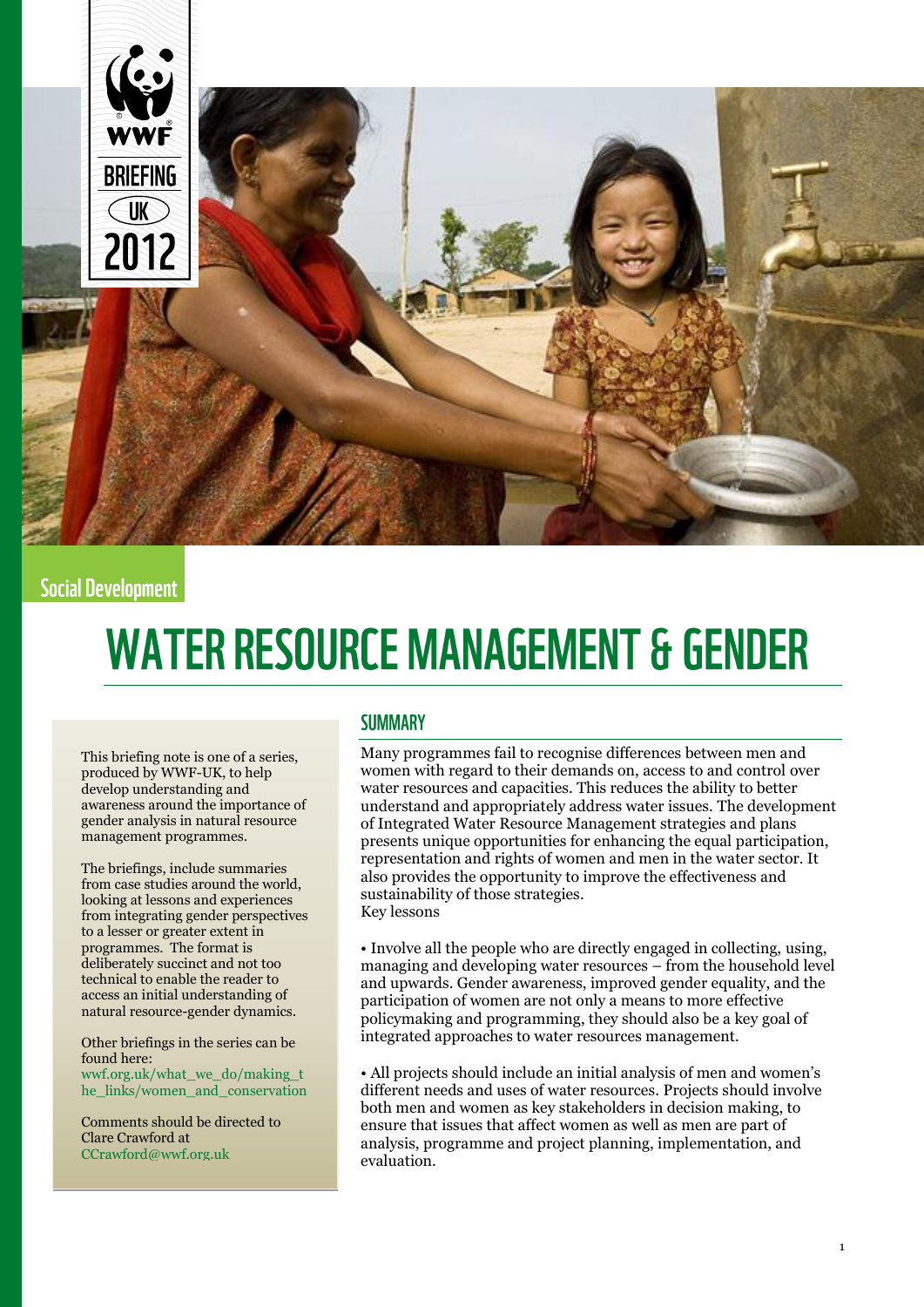Applying gender analysis in programme design helps water sector programmes to implement projects and allocate resources better; to meet the different needs of women and men and marginalised groups; and to achieve a positive environmental impact. Efforts to manage water resources sustainably and ensure long-term water availability must include an effective analysis of both men and women's needs. This will ensure that projects protect ecosystems effectively and ensure environmental sustainability.

#### **BACKGROUND**

Water is arguably the most vital natural resource. Integrated water resources management (IWRM) is a process that aims to ensure water, land and its related resources within a catchment or ecosystem are used, managed and developed sustainably. It seeks to balance the use of resources for economic and social welfare with the protection and conservation of water, based on principles for sustainable development.

There are significant differences between the way men and women use, access and manage water. Addressing gender and water together acknowledges these differences and seeks to ensure that the contributions of both men and women are recognised and targeted appropriately. This will enable programmes to:

- share benefits from the use of water;
- make progress towards more sustainable use of water; and
- maximise social and economic benefit from sustainable use of water.

These are becoming increasingly urgent issues in situations where water is becoming scarcer, and competition between users is growing.

# **WATER RESOURCE MANAGEMENT - THE IMPORTANCE OF GENDER**

Some approaches to water resources management can result in environmental degradation from overexploitation of water resources, inappropriate allocations among competing users, inequitable distribution of benefits and burdens, and inadequate operation and maintenance of infrastructure. Additionally, insufficient involvement of either women or men has hindered programmes and projects that aim to address sustainability in water resources management. Community participation and management approaches have failed to address these issues, largely because communities are often seen as a collection of similar people with a common purpose.

Involving women as well as men, and considering their different uses of and interaction with water, can increase the effectiveness and efficiency of integrated water resources initiatives. There's strong evidence that a project is more likely to achieve what its planners hope – namely sustainable use of water – if women and men (both rich and poor) are active participants and decision makers.



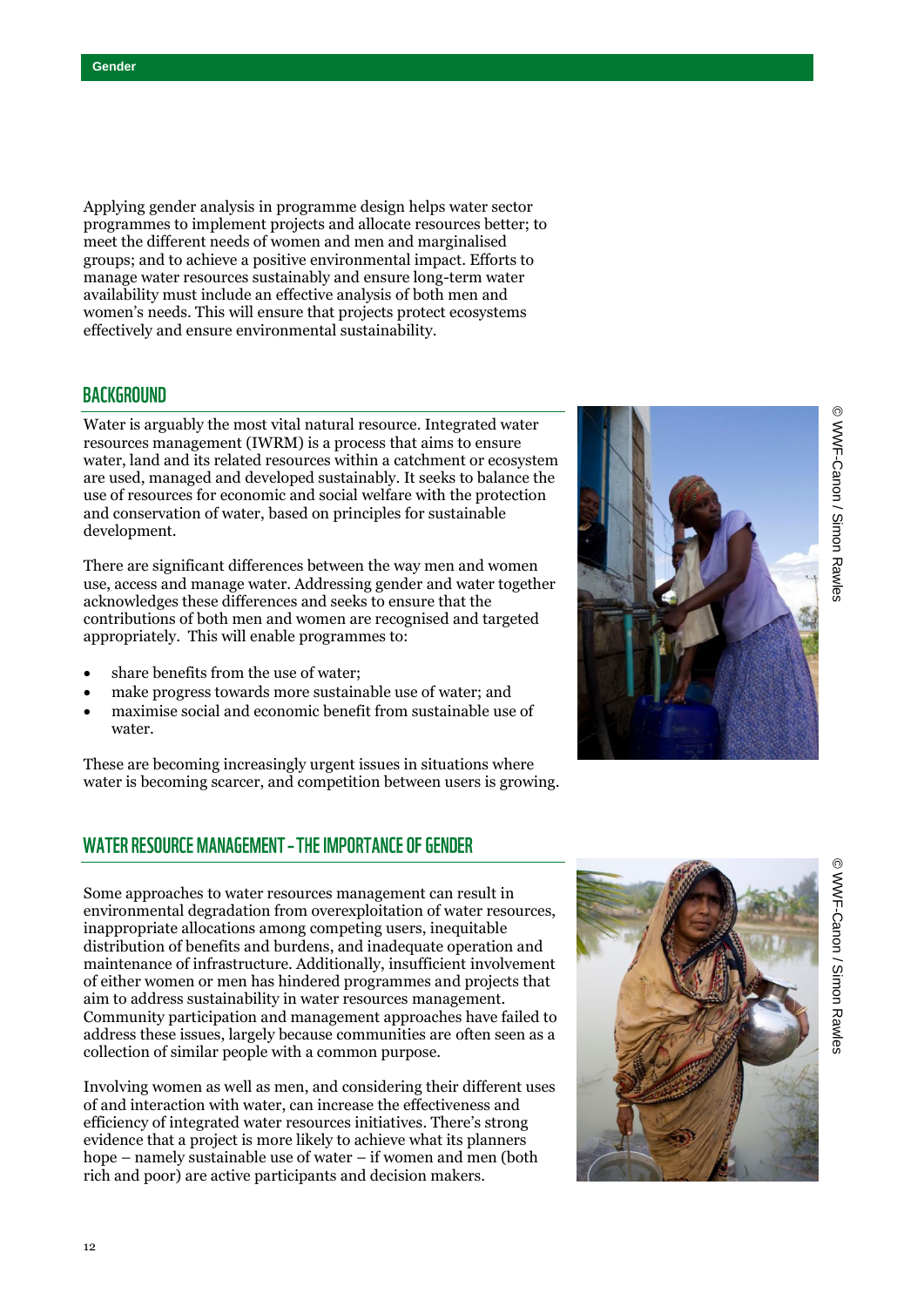Links between gender and elements of IWRM include:

- Women and men reduce environmental sustainability in different proportions and by different means as they have different uses of, access to, control over water and interests in water management. But, when such differences are properly understood, we can target actions at those who have real influence over the issues addressed. For example, men are more reliant on water as a commercial resource, such as for irrigation. Women are generally more responsible for providing water for domestic use – such as for drinking, cooking and washing.
- Women and men have different indigenous knowledge that helps to identify interventions that are suited to local natural and social conditions – for example, identifying less vulnerable water sources and more effective project management schemes.
- Responses to foreseen and unexpected changes in water resources and the environment are more effective when all members of a community can express their ideas about how to respond to the challenge. Under these conditions, women have been effective in ecological restoration initiatives that reduce vulnerability to droughts and floods.
- Women's and men's participation facilitates freshwater ecosystem maintenance and protection. Each member of society has an interest in promoting a healthy environment. When these interests are made transparent, it improves the chances of finding feasible solutions and handling different needs through dialogue and negotiation. This allows potential or existing conflicts around water to be addressed and resolved, and for the project to have a positive environmental impact.

Despite all the benefits of an approach that clearly addresses the needs and utilises knowledge and skills of both men and women, there are still major obstacles to women participating in and benefiting from improved management of water resources. For example:

- Poor rural women are usually more affected when the environment suffers from a lack of water, as they lose their local means of subsistence. For example, in droughts, poor women have to travel longer distances to collect food, water and wood. In addition, men may migrate away from communities due to resource shortages, generating increased burdens on an even higher proportion of women.
- Many women find it hard to speak out about their water resource problems and needs. Allowing women's participation in water management will one of several factors that need to remedy this situation.

In day-to-day practice, water managers often fail to recognise how valuable a gender approach may be and when to use it, and what the ultimate impact both socially and environmentally could be.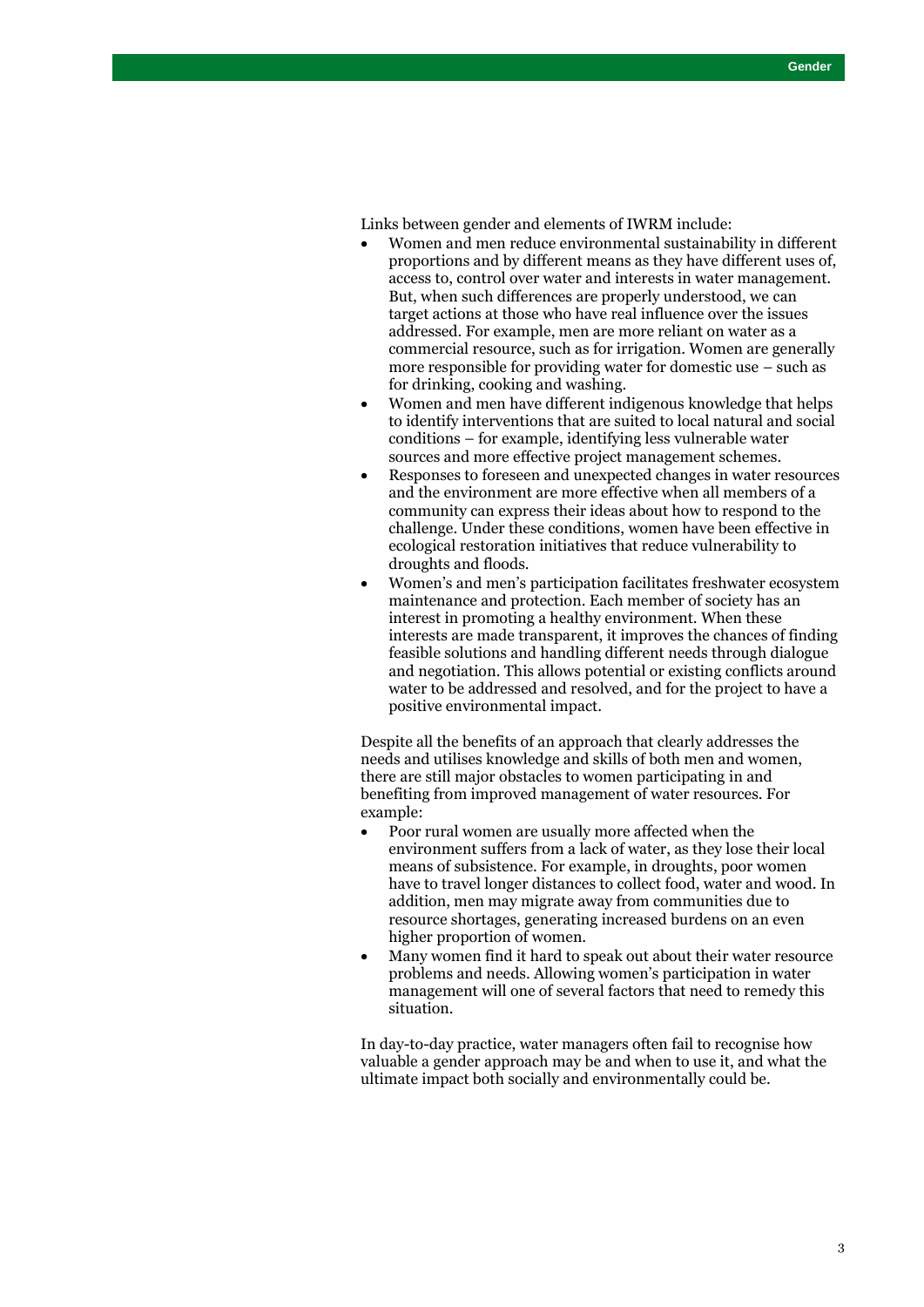# POSITIVE ENVIRONMENTAL IMPACT - THE BENEFITS OF A GENDER APPROACH

A gender approach, which takes into account the different needs and knowledge/skills of both men and women, can contribute to protection and restoration of the environment and prevent further damage to watersheds. In addition, such an approach can help reduce negative impacts and improve coping mechanisms for drought and flood events, whether caused by climate variation or climate change. These benefits may also extend to water supply, sanitation, agriculture, and the social and economic development of society. Water management programmes should consider that:

- **A gender approach gives a better assessment of the situation, the causes of damage and the impacts.** More appropriate and acceptable solutions can be devised if water resource management considers and responds to the different roles and needs of men and women. Many women as well as men have found that restoring the forest, grasslands, wetlands and other natural features is the best way to protect water in the long term. Women and men contribute to better reforestation and watershed protection projects with greater community ownership of the benefits.
- **It's important that both men and women participate**. Not only will the skills and knowledge of both sexes be taken into consideration, but information on water resource management can be targeted to and shared by both men and women.
- **Local ownership and responsibility for natural resources should be improved**. This has the potential to allow the rural poor and women to contribute to and participate in good ecosystem management, and gain benefits as a result. Such actions can reduce gender inequalities and bring social and economic benefits to people while improving nature's capacity to regulate and clean water resources.



# **SOURCES**

*Diana Milena Guio-Torres and Paul Taylor, March 2006. Why Gender Matters. A Tutorial for Water Managers. CAP-Net & Gender and Water Alliance*

*Mainstreaming gender in integrated water resources management strategies and plans: practical steps for practitioners. Technical Brief 5., 2006, Global Water Partnership*

*Olav Kjørven Ethne Davey, November 2006. Mainstreaming Gender in Water Management. Gender and Water Alliance & UNDP*

*CSD NGO Consortium, April 2005. Integrated Water Resource Management*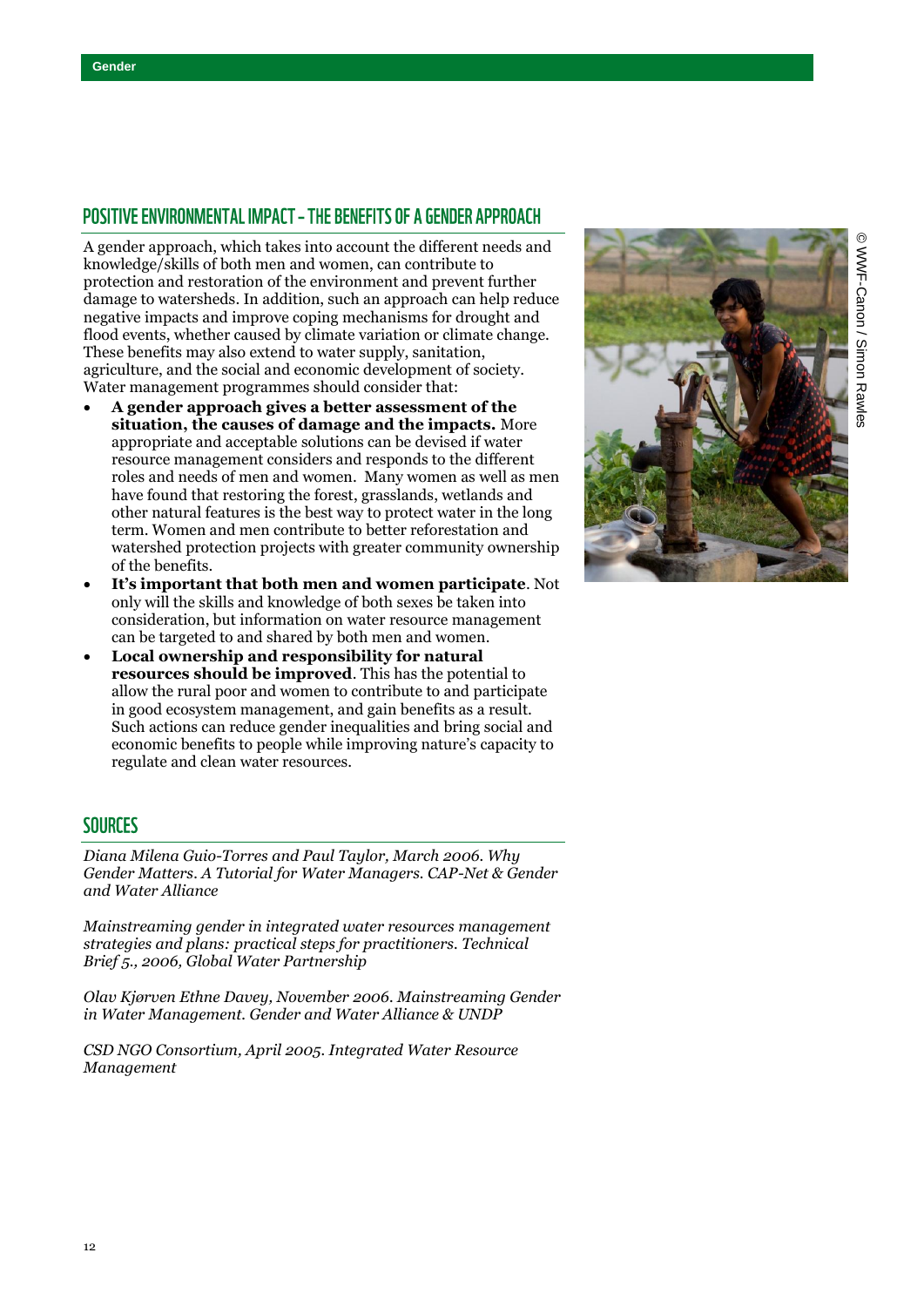# **Meeting women's and men's water needs in Guatemala's El Naranjo watershed**

#### **BACKGROUND**

The watershed of the El Naranjo river is located between the departments of San Marcos and Quetzaltenango in Guatemala. It's an area where water used to be plentiful and clean but is now scarce and polluted.

The communities that depend on this water have a variety of different water needs. For example, men use water mostly for their animals, irrigation and construction, whereas women need water for domestic tasks such as cooking, cleaning and washing. Women also spend a lot of time and effort every other day hauling the water they need. These various needs have generated conflicts which have raised many challenges for local authorities and leaders regarding the current state of legal regulations, and their application to the administration of water.

Unless mechanisms are established to promote sustainable use and effective management of water resources the continued impact on the environment will be negative. To improve access to and control over water resources, men and women needed to be organised to manage funds for community and environmental projects, as well as to advocate for their needs in decision-making.

#### THE PROGRAMME AND PROJECTS

Fundación Solar is a private development organisation in Guatemala that promotes the creation of social capital among stakeholders so they can manage renewable natural resources in an integrated and sustainable way. In its model, women are equal participants in promoting equity and efficiency in the management of water resources.

In 2002, Fundación Solar started a three-year project in the area with the support of NOVIB (Oxfam Netherlands) to promote peace through the construction of a more sustainable relationship between the community and their resources. It was supported by several international and local NGOs and focused on the rights and obligations of users, service providers and local public authorities. The project aimed to empower and encourage local leaders and authorities to develop joint plans for sustainable water management, taking into account communities' needs. This was supported by researching trends in water use, training municipal authorities and grassroots leaders, and supporting social planning and organisation processes.

#### **PROGRAMME OUTCOMES**

• *Joining together under a single objective:* Before the project, people worked independently and looked after their own interests. They

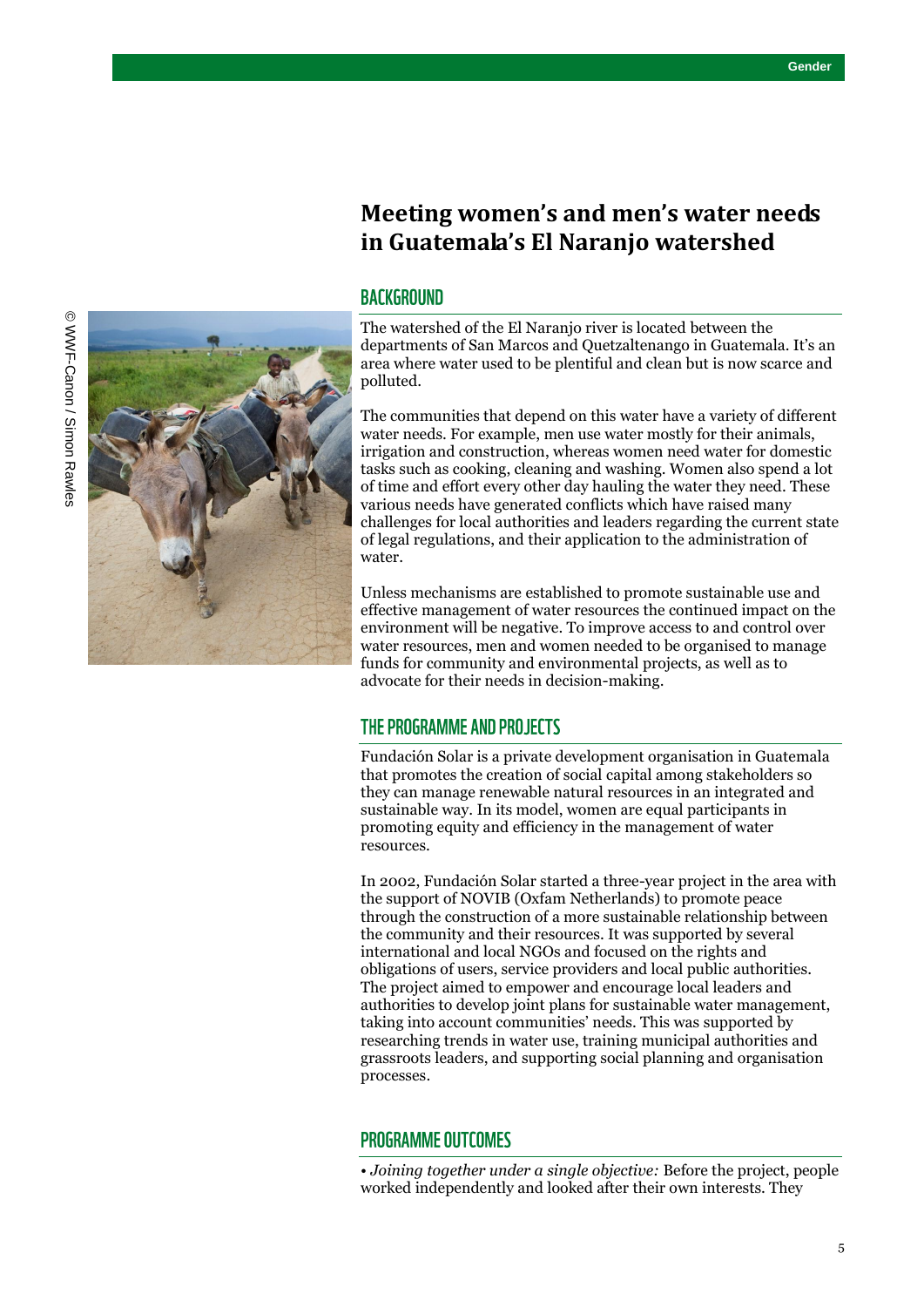fought over water resources. Now 10 legal associations have been formed. They're devoted to promoting social strategies to improve integrated water resource management. The beneficiaries include over 74,000 men and almost 78,000 women.

• *Training, sensitisation, and men's and women's participation:* The project provided training and sensitisation sessions in the communities. People expressed their interest in the training and the organisational processes. Workshop topics included caring for the environment and the watershed, reforestation, gender equity, conflict resolution and organisation. Now, people are much more open to the ideas, problems and needs of others. Women comprise 51% of the community association members, and several women are on the board of directors. They set an example for other women in their communities.

• *Advocacy in water policy:* Water problems and needs still exist, but now people are more organised. As a result of their advocacy work, the water problems of rural and isolated communities are now being taken into greater account by the municipalities, and the impact of improved water resource management will be felt on a wider scale. • *Income generation:* The associations are starting to generate some funds, which they're using for small environmental and community projects, such as a greenhouse. These small projects provide resources to invest in other projects, which enable the associations to meet the needs of more people.

# **KEY FACTORS FOR PROJECT SUCCESS - ENVIRONMENTAL AND GENDER**

*Creation of community associations:*

• The associations specifically addressed the various water needs of both men and women in urban and rural communities.

• Women represented over 50% of the members and participated actively in the associations.

*Awareness of gender difference and gender mainstreaming:*

- Different water needs of men and women were taken into account. • Awareness was raised that women are the primary water users and
- therefore needed to participate. • Women participated in the organisation and decision -making processes as well as in building income -generating environmental community projects.
- Women were empowered through control over their incomes. *Participatory processes:*
- Civil society designed municipal water policies.

• Guatemala's first association of municipalities was formed for the integrated management of water resources.

• Joint actions are taken by the municipalities and civil society regarding water resources.

# LESSONS LEARNED: THE IMPORTANCE OF GENDER, SUSTAINABILITY AND

#### **TRANSFERABILITY**

The positive impact of the project came as a result of recognising different roles and water needs of men and women, and by the open participation of women in meetings and associations. As a result, all stakeholders were included and a programme that suited all beneficiaries was implemented. **Ultimately, this was therefore** 

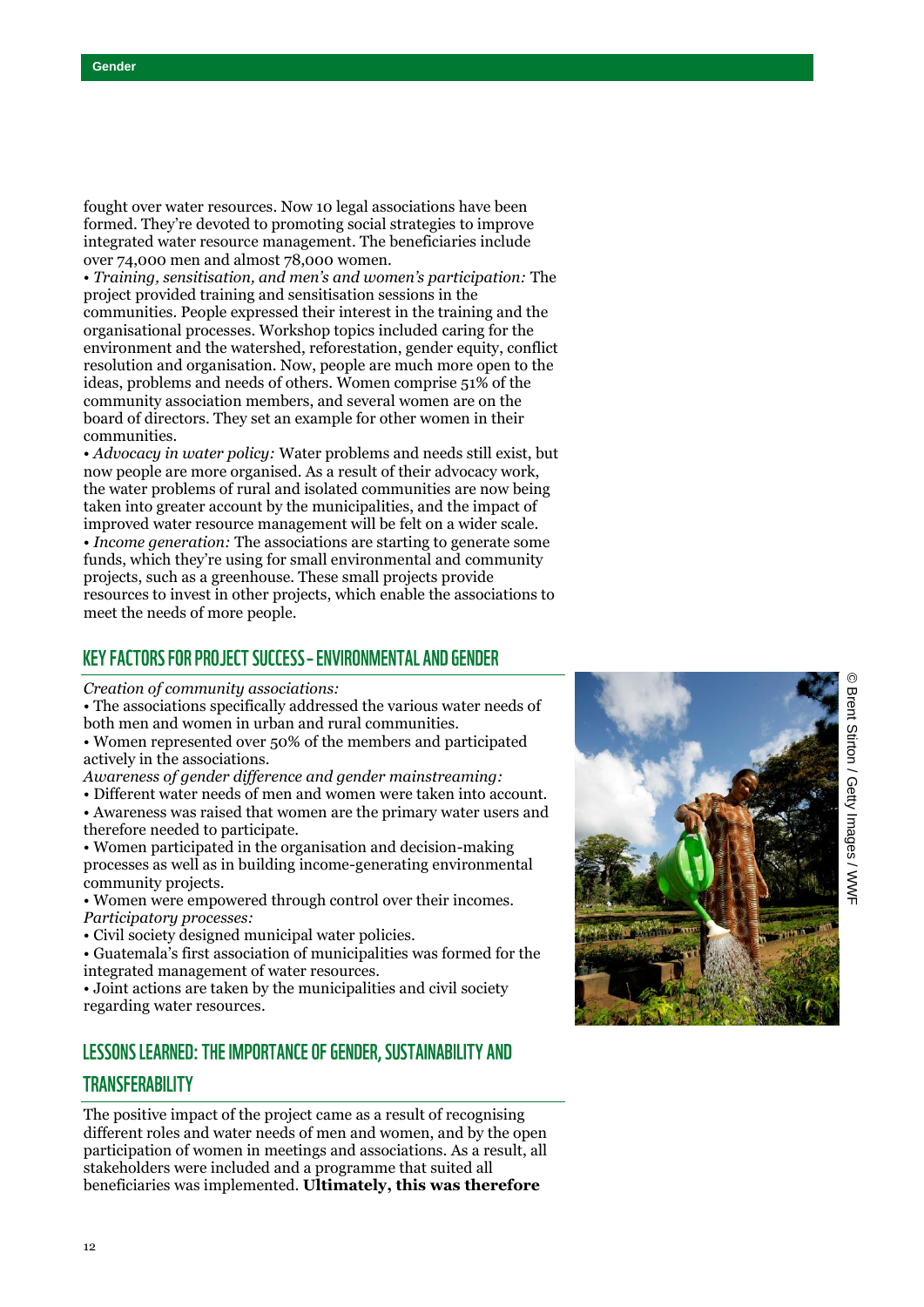#### **able to have a greater positive impact on water resource management and the environment. An essential part of this process was for women to be equal participants in defining and representing the communities' interests**.

The further success of the project is evident in its replication in other municipalities. The community education about water, the environment and societal roles has promoted positive change in other communities.

In the words of community member **Yolanda Pérez Ramírez:**

"For women, this has been a very important experience, because it was the first time that we were included in an organisation process and now people are listening to our problems… This has given us a lot of experience and others like to hear about it."

# **SOURCE**

*Olav Kjørven & Ethne Davey, November 2006. Mainstreaming Gender in Water Management. Resource Guide. Gender and Water Alliance & UNDP*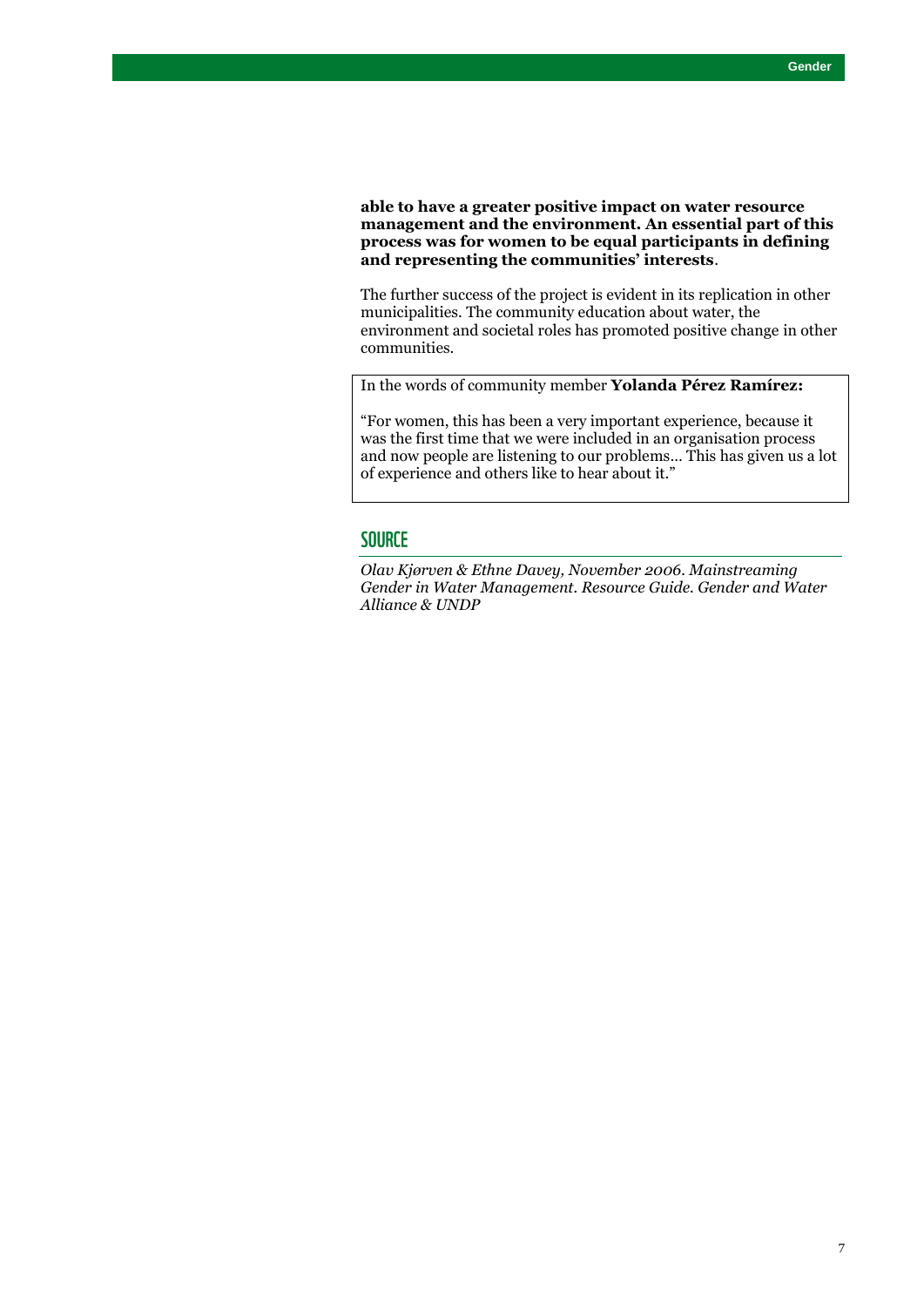# **Water partnership networks and women in Pakistan**

# **Background**

Ownership of water resources and access to them are issues that are key to preserving the environment. In South Asia, gender differences often distort access and rights to water. This can have a fundamental impact on the outcome of water resource programmes.

Understanding the different roles and needs of men and women is important. While women are responsible for collecting much of the water and managing food production for household consumption, their limited access to resources reduces their influence in establishing food and water security. In plans to address environmental issues, the role of women as beneficiaries or managers of water bodies is rarely considered.

# **ENVIRONMENTAL IMPACT - THE DELTA REGION**

Historically the River Indus discharged into the Arabian Sea via a huge delta with 14 main creeks. But the drying up of the Indus has permanently damaged the ecosystem. The sea has intruded as far as 150 miles up the river. The mangrove forest, which covered nearly 2,500 sq km has been reduced to 1,000 sq km. The drying up of the delta has also decreased shrimp and fish production significantly.

While the realities of water availability, the climate, weather, delta conditions and the market have changed, the way of managing farms and using water at farm level has not. About 45% of land is under cultivation. Poor management and distribution of irrigation water has also rendered a large area of land uncultivable and resulted in low crop yield. Thousands of local farmers whose livelihood depends on agriculture are facing economic hardship.

The Indus Delta Area Water Partnership (AWP) was established in June 2001 as part of the work of the Global Water Partnership. Its main objective was to promote water, food and livelihood security. Its members include local NGOs, government departments and nationallevel support organisations, as well as local farmers and stakeholders. The long-term vision of the partnership included:

• Revitalising the Indus delta ecosystem, coastal rejuvenation, agriculture, fisheries, economy and social development. • Transforming the water sector into an integrated sector with complete coordination between departments and all relevant agencies, and ensuring the availability of institutions that address water-related problems in the area – thereby promoting water, food and livelihood security.

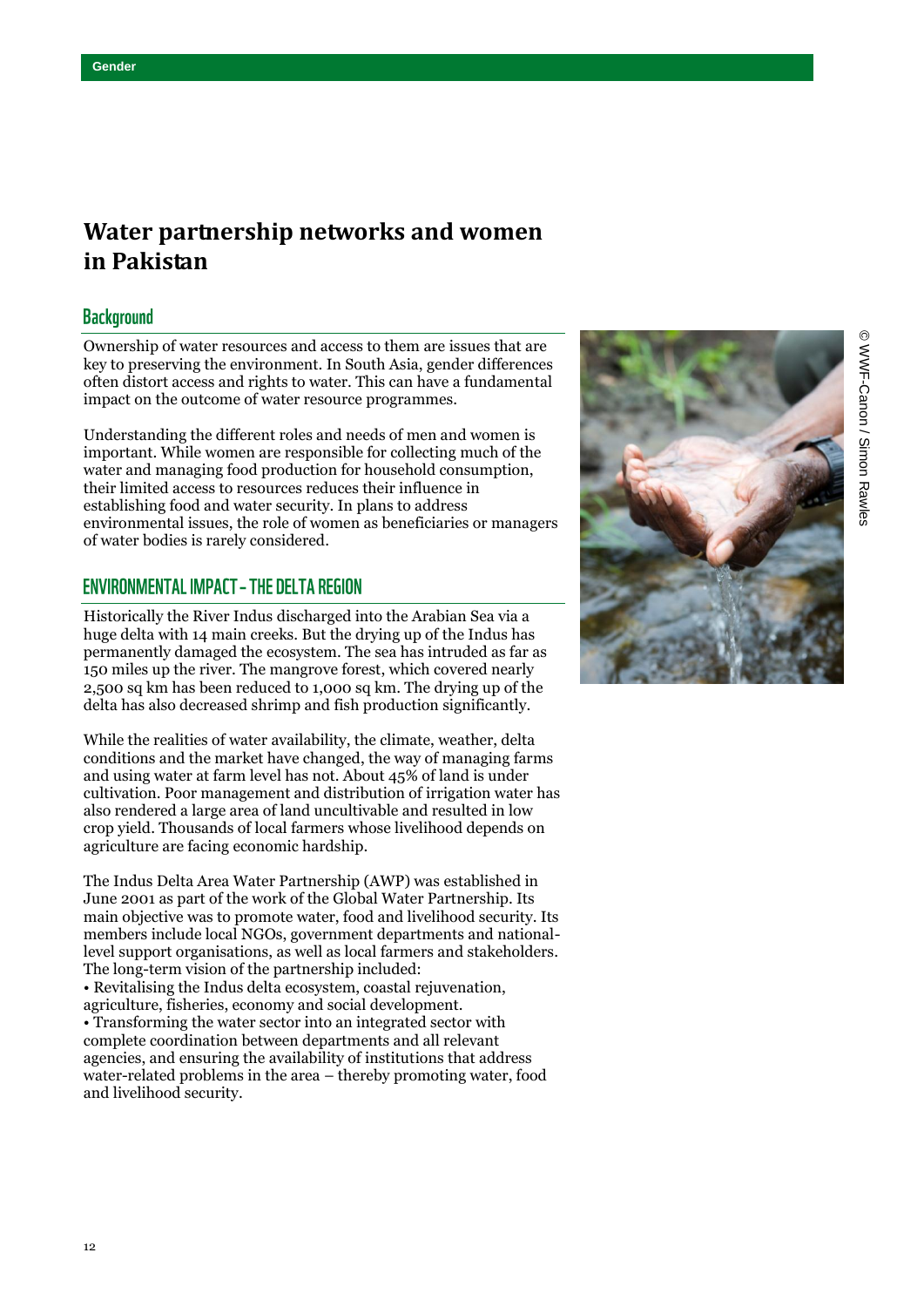

# WATER RESOURCE MANAGEMENT AND THE IMPORTANCE OF GENDER

The programme took a number of key steps to address the water resource issue. Our approach that included both men and women in the programme:

- All stakeholders participated fully in the development of a model for water management in the delta.
- The Women and Water Network (WWN) was established as a 'women only' platform.
- We made gender a mainstream consideration. This ensured that all water issues, policies strategies, programmes and actions were discussed, planned and implemented in ways that best supported both women and men. It also helped to minimise or curtail any adverse impacts on women.

The WWN, working with the Indus Delta AWP, addressed the need to empower women to participate effectively in AWPs. It envisaged a network of women and women's organisations working with waterrelated issues, and their capacity for handling water issues effectively. Women are also expected to influence policies, plans and actions in the water sector, and to promote integrated water resources management that addresses the needs of both men and women.

# **CONCLUSIONS AND LESSONS LEARNED**

The example of the Indus Delta AWP shows how consideration of gender differences addressed both poverty and environmental issues in a positive way. By including both men and women in the process, and being aware of their different needs, the project was able to empower both men and women to conserve the quantity and quality of freshwater and terrestrial ecosystems. This also contributed to alleviating poverty.

#### **Source**

*Gender and Water Alliance, December 2006. South Asia: Addressing Water and Poverty at the Grassroots: A Case Study of Area Water Partnerships and Women and Water Networks in South Asia*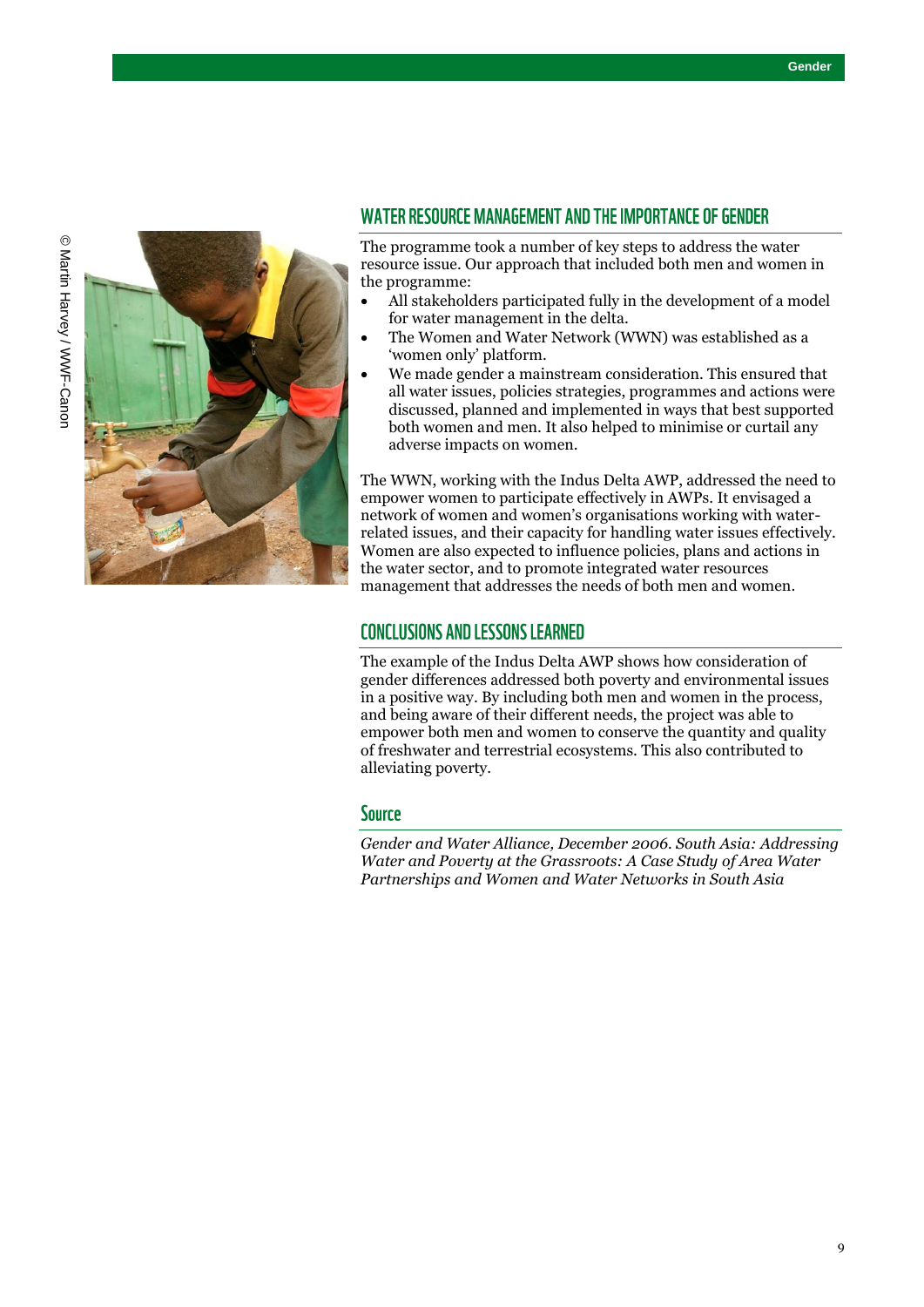# **Water management and conservation in Jordan**

## **INTRODUCTION**

Jordan is an arid to semi-arid country. It's considered as one of the 10 poorest countries in water resources globally. The scarcity of water in Jordan is the single most important constraint to the country's growth and development, because water is not only a factor for food production but also a very crucial factor of health, survival and social and economic development. The water shortage is caused by the unsustainable use of groundwater. Too much water is drawn from highland aquifers, which results in a lowered water table in many basins, and declining water quality in some. This contributes to major environmental problems such as deforestation, soil erosion and scarcity of water resources – exacerbated by frequent droughts.

# WATER RESOURCE MANAGEMENT AND THE IMPORTANCE OF GENDER

There have been many efforts in Jordan by national governmental, non-governmental and international organisations to improve the management and conservation of water resources.

Projects and programmes over the past years have focused on involving local communities, and especially women's involvement in water resource management. The organisations working on these issues have recognised that women's involvement in water resources management and conservation is vital for conserving the precious water resources of Jordan.

Many organisations, especially NGOs, have realised that women play an important role in the positive impact of water resource management and conservation activities. Women are most often the collectors, users and managers of water in the household, as well as farmers of irrigated and rain-fed crops. So, considering and including women in water resource management programmes ensure that their role and important contributions aren't overlooked. This helps to avoid the continuing unsustainable management of water resources.

Research in Jordan has identified that programmes which involved women in their activities were very successful in achieving their objectives. They had a greater impact on conserving water resources and helping local communities to achieve acceptable living conditions and to adopt the sustainable use of water resources.

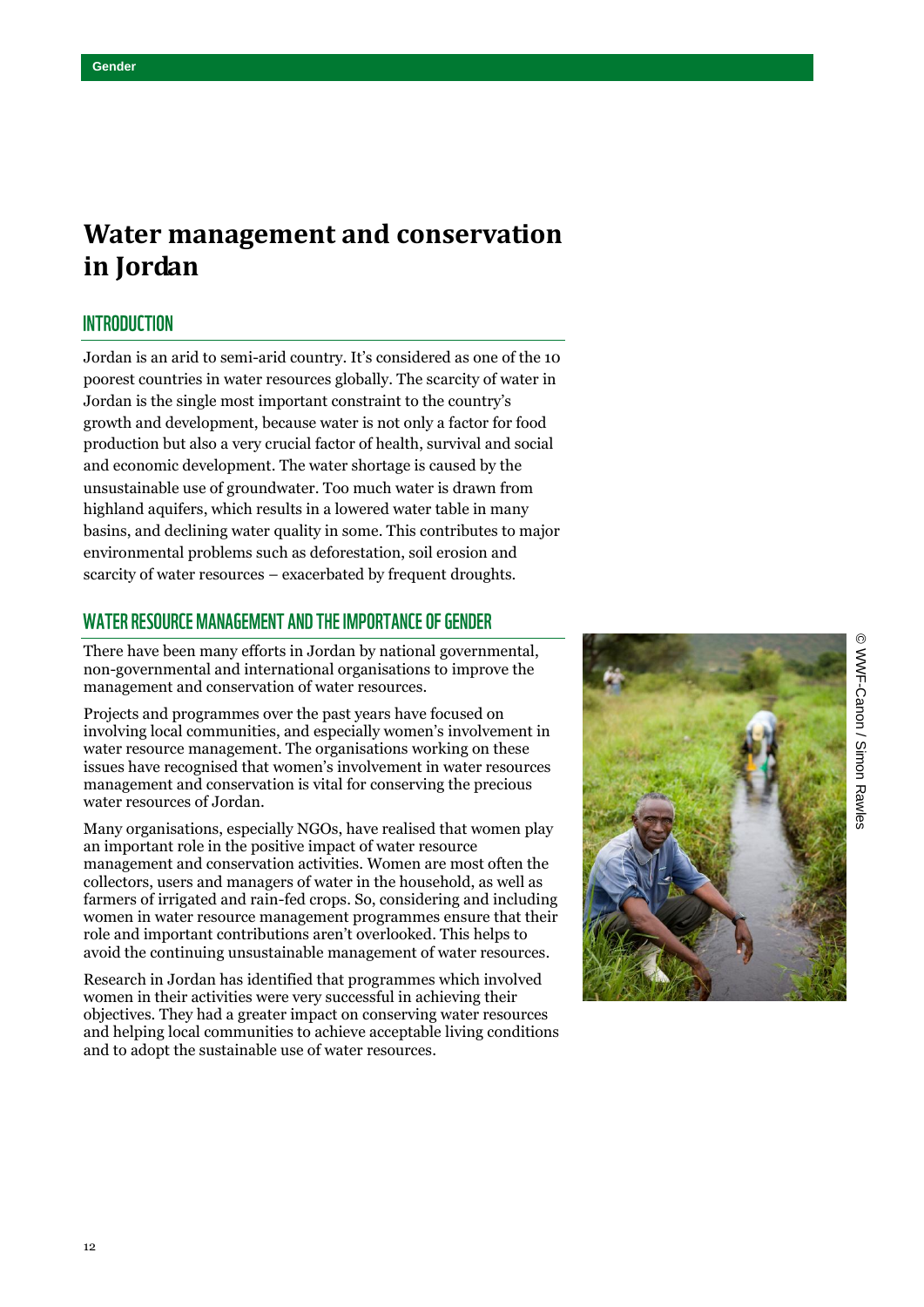

Many factors contributed to women's positive role in these programmes, such as:

- Women have proved to have a great ability to learn and practise new skills and methods of water management and conservation.
- Women's participation in water resource management programmes helped to transmit messages of water conservation and management to other community members. This promotes the spread of information and better understanding of water management issues by all.
- Women in rural areas of the country are able to be educated and to implement new techniques in water conservation and use the precious water resources wisely.
- Women's knowledge about water resources issues has been increased. Women trained in new skills in water conservation and management become able to efficiently manage and use the available water resources. And they're able to design and implement water management and conservation programmes.
- Women can play an important role in water resources management and conservation through their participation in local and national NGOs, especially those that work for environment protection, natural resources conservation and water resources management.

Because of these roles, women have developed considerable knowledge about water resources, including the quality and reliability, restrictions and acceptable storage methods. As such, women's involvement is key to the success of water resources development. To achieve such results, initiatives need to be aware of these roles in water resource management and fully consider how the involvement of both men and women can be best used to have a positive environmental impact. Before women's contributions can be fully recognised, there needs to be awareness of a number of constraints to women's involvement in water resource management. For example:

- Women lack access to economic resources, supports and incentives in water-related activities, especially agriculture.
- Women need encouragement and support to contribute effectively to water and natural resources conservation efforts.
- There's a lack of participation by women in decision-making processes in water resource management – and lack of awareness of associated bylaws and legislation.
- There's a lack of analysis of the roles and interactions of both men and women in the different policies and programmes related to water management and conservation.